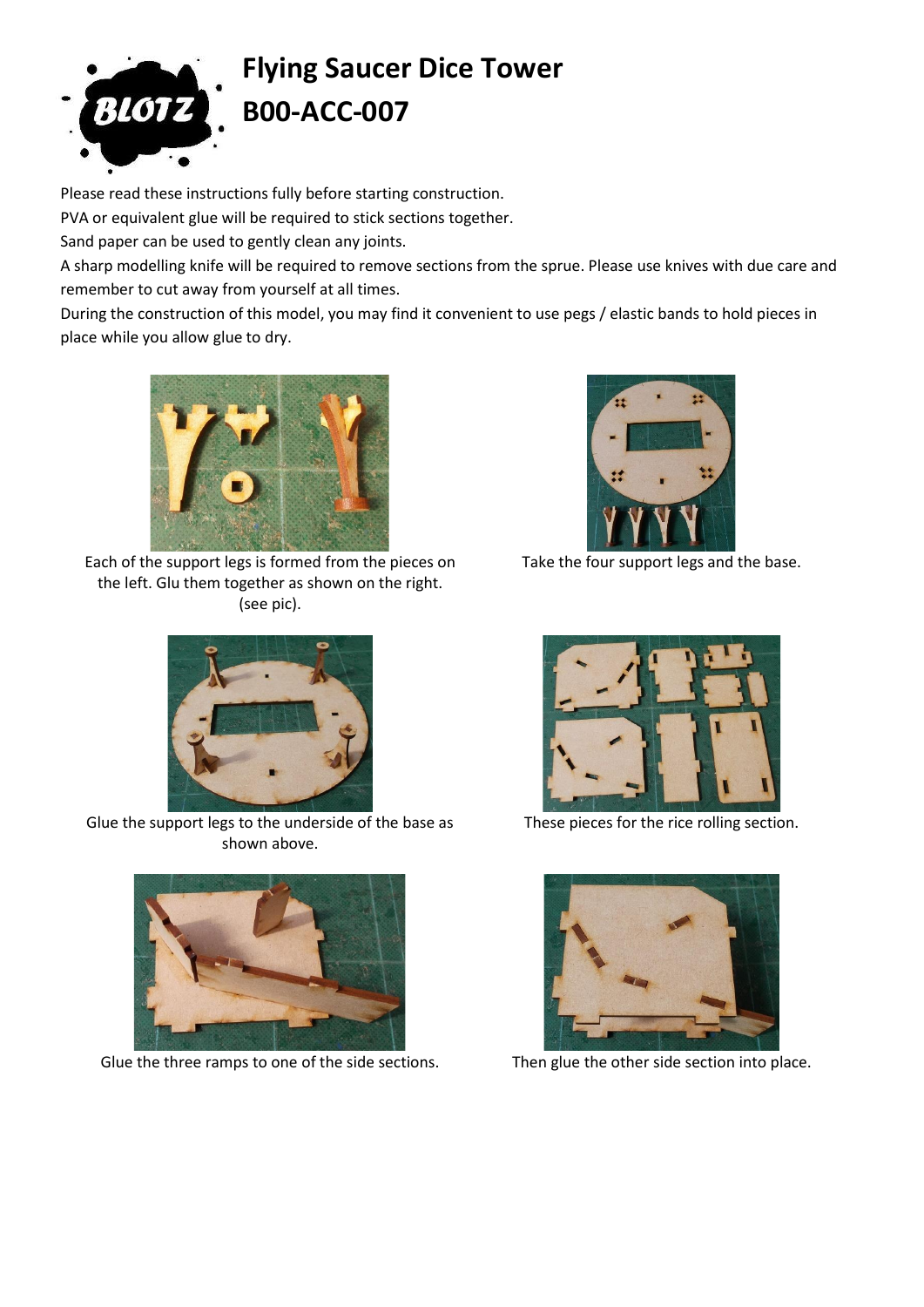



Slide the ramp through the opening in the base and glue the dice rolling section into position.



Take the four inner supports. **Note:** the one on the left has a different shape.





Add the next two rings – again using the supports to position them.



Attach the two end sections. The dice section sat on top of the base – note the position of the ramp in relation to the base.



Turn the model over and attach the base of the dice rolling section.



Attach this differently shaped support to the base. It should fit through the associated slot (see pic)



Add the other three supports. Attach the largest of the rings using the supports to help position it. Align the etched lines with those on the base.



Take the two semi-circular supports.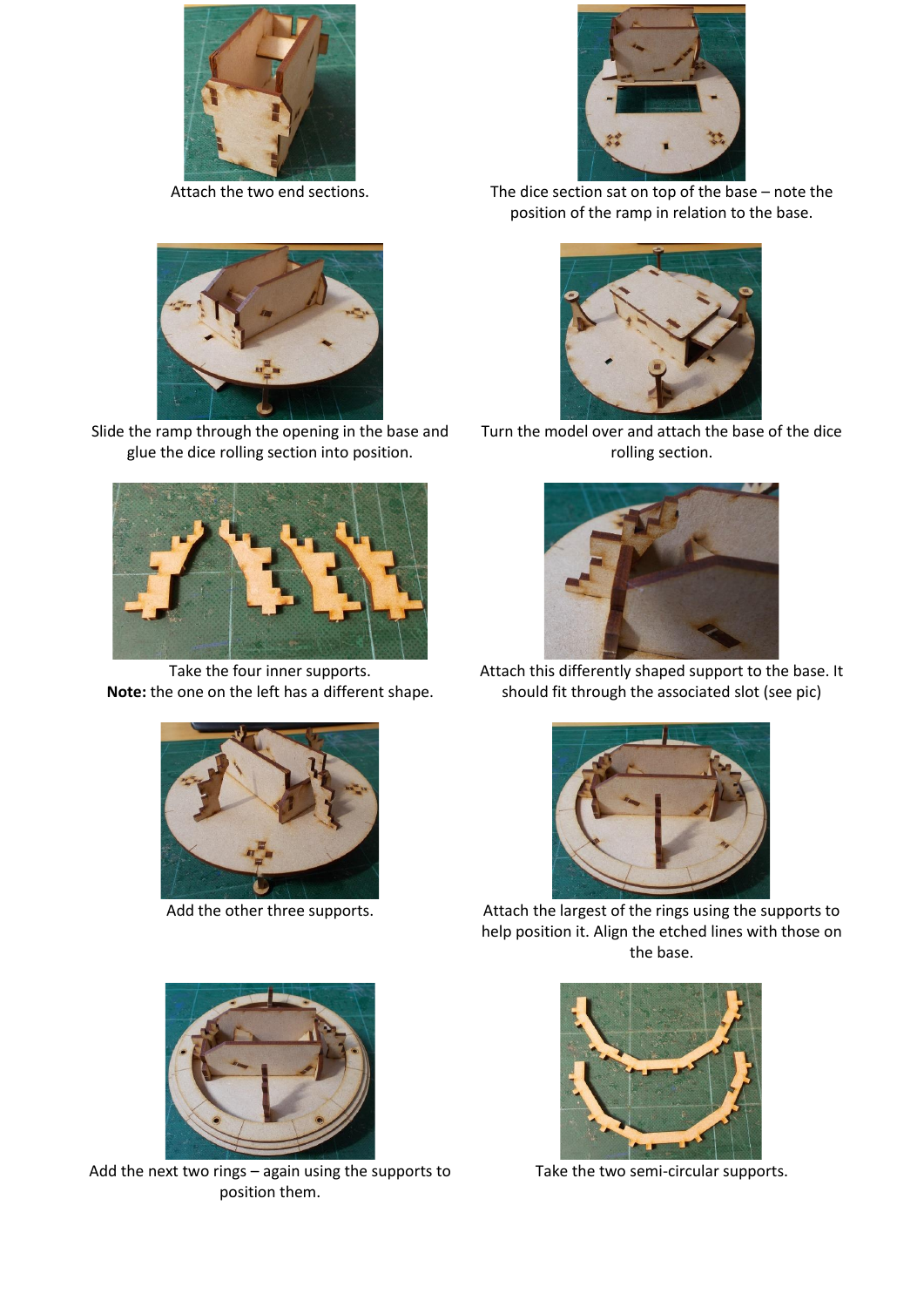

Attach the semi-circular supports to the upright supports using the slots provided.





Attach the last two rings – again slotting the upper one onto the lugs on the support posts.



Turn the cap over and glue its lugs into place. **Note**: They point into the centre of the cap (see pic).



Turn the platform over and glue the lugs into place. Then glue the upper platform to the cap.



Take the twelve plates.



Attach the plates as shown above. Add the next two rings - slotting the top one into the lugs on the support posts.



Take the cap piece and its lugs.



Take the upper platform and its lugs.